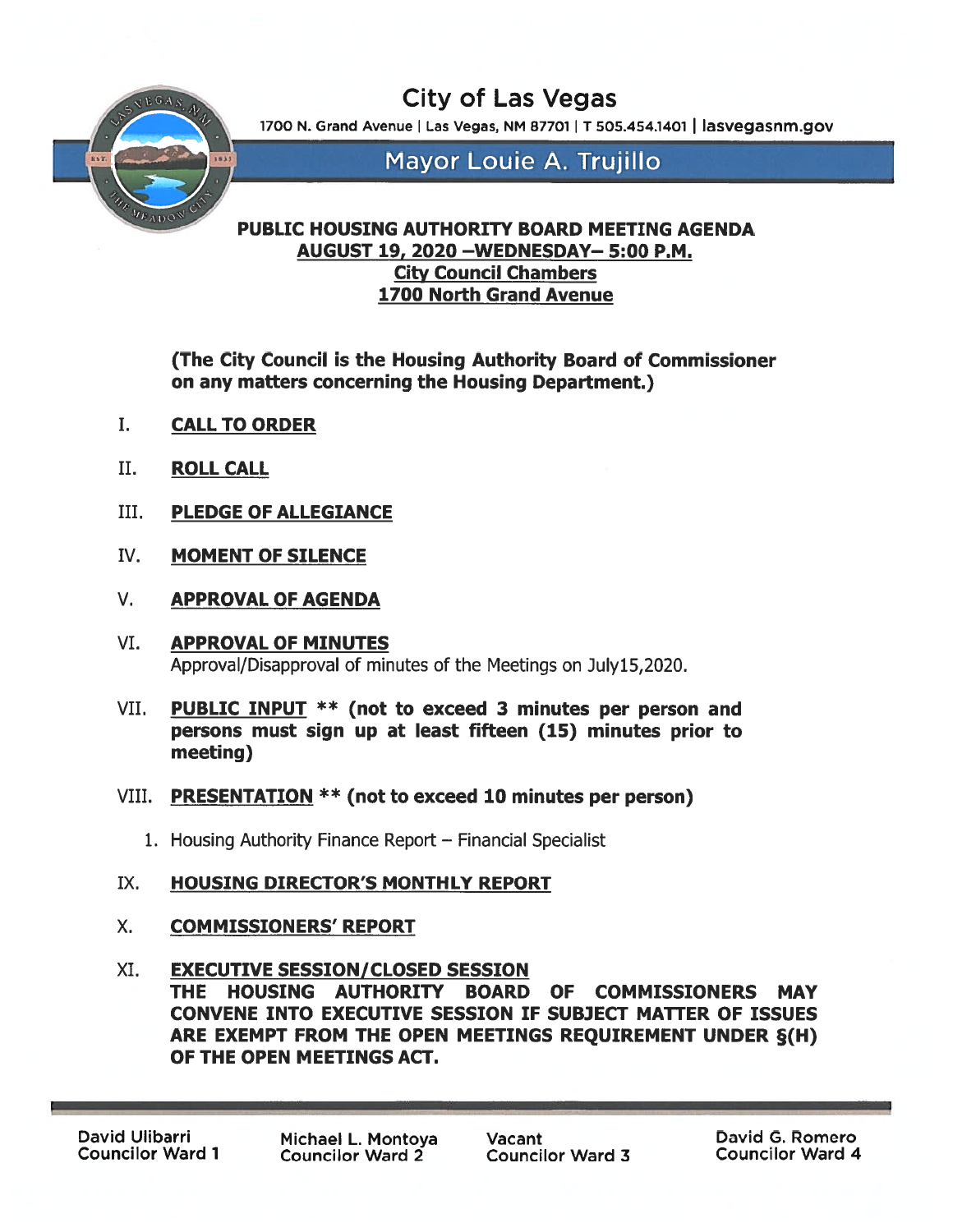- i. Personnel matters, as permitted by Section 10-15-1(H) (2) of the New Mexico Open Meetings Act, NMSA 1978.
- ii. Matters subject to the attorney client privilege pertaining to threatened or pending litigation in which the City of Las Vegas is or may become <sup>a</sup> participant, as permitted by Section 10-15-1(H) (7) of the New Mexico Open Meetings Act, NMSA 1978
- iii. Matters pertaining to the discussion of the sale and acquisition of real property, as permitted by Section 10-15-1(H) (8) of the Open Meetings Act, NMSA 1978.

## XII. ADJOURN

ATTENTION PERSONS WITH DISABILITIES: The meeting room and facilities are accessible to persons with mobility disabilities. If you plan to attend the meeting and will need an auxiliary aid or service, please contact the City Clerk's Office prior to the meeting so that arrangements may be made.

NOTE: A final Agenda will be posted 72 hours prior to the meeting. Copies of the Agenda may be obtained from City Hall, Office of the City Clerk, 1700 North Grand Avenue, Las Vegas, New Mexico 87701.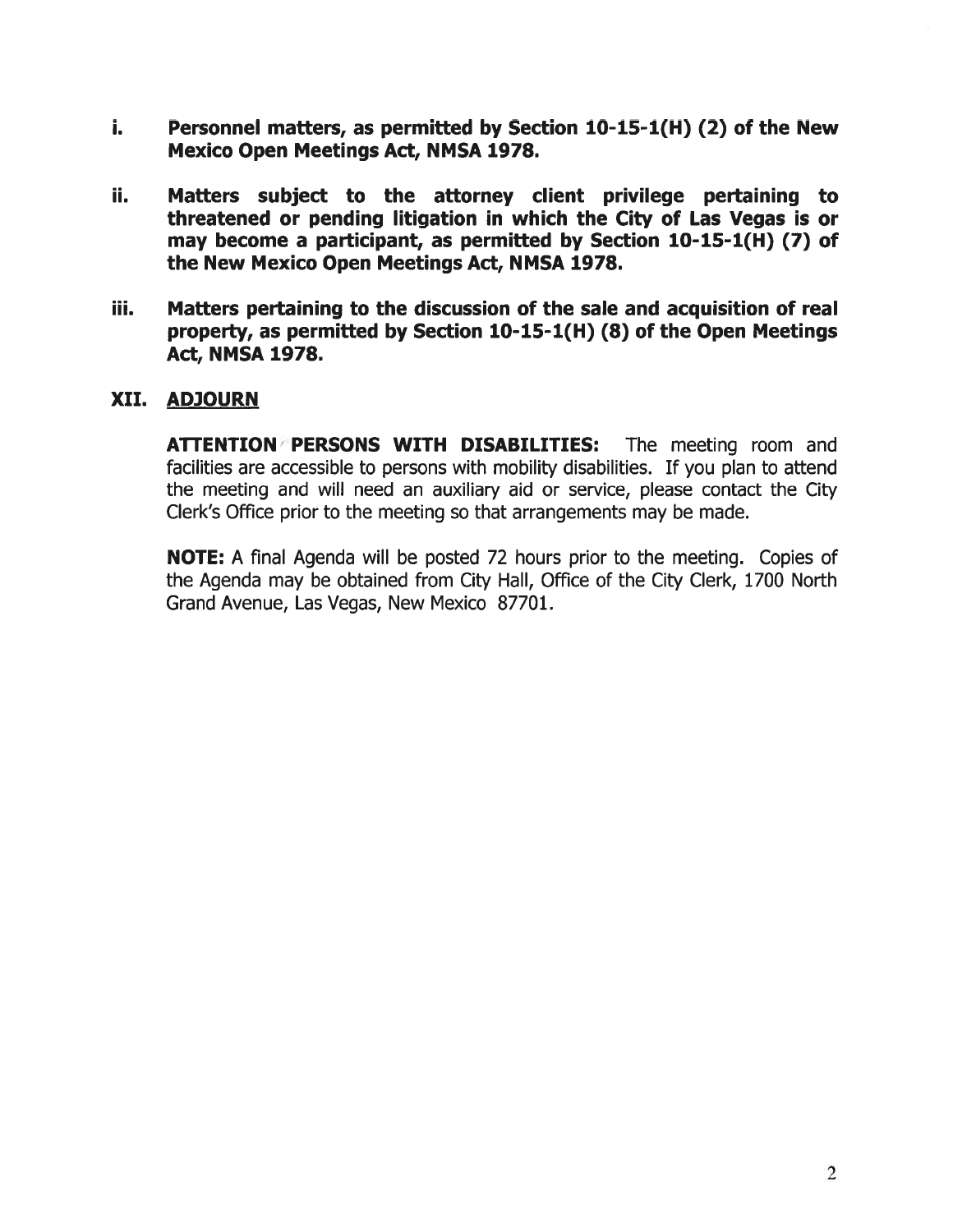MINUTES OF THE CITY OF LAS VEGAS HOUSING AUTHORITY COMMISSION MEETING HELD ON WEDNESDAY JULY 15, 2020 AT 5:30 RM. IN THE CITY COUNCIL CHAMBERS.

#### CHAIRMAN: Louie A. Trujillo

**COMMISSIONERS:** Michael Montoya

David Ulibarri Jr. Joseph Baca David Romero

#### ALSO PRESENT:

Scott Aaron, City Attorney Barbara Padilla, Interim Housing Director Natasha Martinez-Padilla, Finance Specialist

#### CALL TO ORDER

Meeting was called to order by Chairman Louie A. Trujillo

#### ROLL CALL

#### PLEDGE OF ALLEGIANCE

#### MOMENT OF SILENCE

Chairman Louie A. Trujillo asked Commissioner Michael Montoya to offer <sup>a</sup> moment of silence. Commissioner Montoya offered <sup>a</sup> moment of silence stating it is hard to find words of encouragemen<sup>t</sup> with everything that is going on today in this world. He said he hopes God gives them the ability to work together for the betterment of the city.

#### APPROVAL OF AGENDA

Commissioner David Ulibarri Jr. made <sup>a</sup> motion to approve the agenda as presented. Commissioner Michael Montoya seconded the motion.

Chairman Louie Trujillo asked for <sup>a</sup> roll call. Roll call was taken and reflected the following.

| Commissioner David Ulibarri Jr.     | Yes |
|-------------------------------------|-----|
| <b>Commissioner David Romero</b>    | Yes |
| Commissioner Joseph Baca            | Yes |
| <b>Commissioner Michael Montoya</b> | Yes |

Barbara Padilla re-read the motion and advised the motion carried.

#### APPROVAL MINUTES

Commissioner Michael Montoya made <sup>a</sup> motion to approve the minutes of June 17, 2020. Commissioner David Ulibarri Jr. seconded the motion.

Chairman Louie Trujillo asked for <sup>a</sup> roll call. Roll call was taken and reflected the following.

| <b>Commissioner David Romero</b>    | <b>Yes</b> |
|-------------------------------------|------------|
| <b>Commissioner Michael Montoya</b> | <b>Yes</b> |
| <b>Commissioner Joseph Baca</b>     | <b>Yes</b> |
| Commissioner David Ulibarri Jr.     | Yes        |

1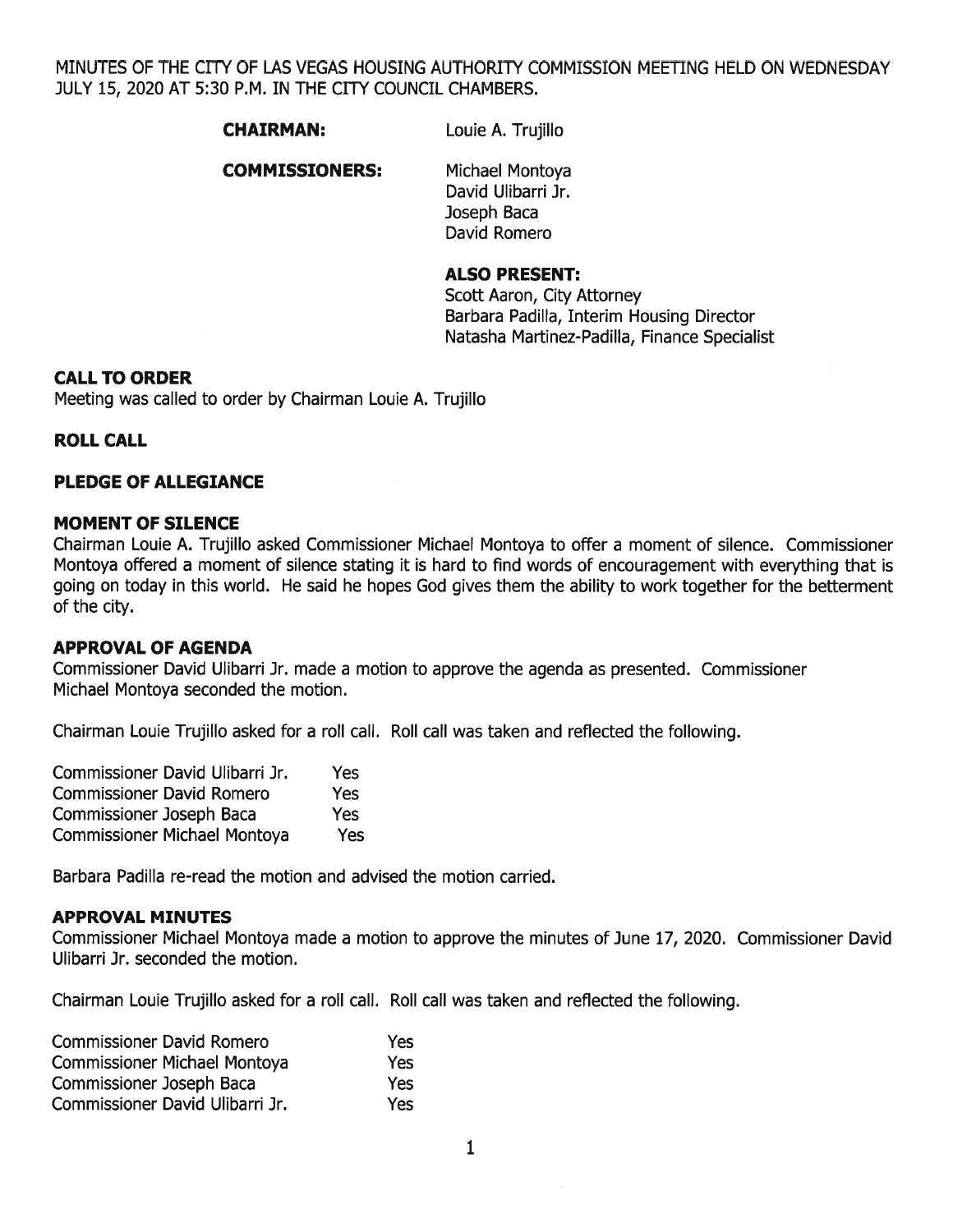Barbara Padilla re-read the motion and advised the motion carried.

## PUBLIC INPUT

None at this time.

### PRESENTATION

#### HOUSING AUTHORITY FINANCE REPORT

Natasha Martinez, Financial Specialist presented the Housing Department Revenue and Expenditure repor<sup>t</sup> thru June 30, 2020. Ms. Martinez stated they are ending their fiscal year. Ms. Martinez reminded the Commission that the Housing Authority is on <sup>a</sup> full accrual basis, not modified accrual like the City, so the financial statements are usually on the accrual basis. This is before they closed out all their receivables and everything else. Ms. Martinez stated the dwelling rent for the entire year was \$537,617. She stated that last year for the entire year the HA was at \$586,509. The revenue did go down for the dwelling rent because they are income based and due to COVID-19, there have been some tenants who have lost income. Operating subsidy did go up, in large par<sup>t</sup> because of the occupancy. Operating subsidy does ge<sup>t</sup> funded on the basis of their occupancy so as occupancy goes up, the subsidy goes up. Ms. Martinez stated that last year they accrued \$738,304 and this year they accrued \$805,364 which is great. For Housing other income, they billed \$22,000. A lot of this was move-outs, and other charges for tenant caused damages. Ms. Martinez stated in the other income, the \$8,000 insurance claim for <sup>a</sup> maintenance truck that was vandalized by fire was included in there. Ms. Martinez stated for transfers in, that was for the repaymen<sup>t</sup> agreemen<sup>t</sup> of \$317,251. She stated this is more than they received last year but due to the cash balance and the amount of money in operations, they did that pull down. She stated they left the capital fund money in Capital Fund. For expenditures, the employee expenses at the end of the year they are at \$622,396 and operating expenses were \$522,313. Both well below what the HA had budgeted. Ms. Martinez stated the HA will start working on the rehabilitation of the 10 distressed units with the betterments and improvements.

Ms. Martinez stated she wanted to add that the repaymen<sup>t</sup> agreemen<sup>t</sup> she believes has been passed to the attorney's. She stated they have told them to hold off because of the unit they were purchasing, not to give <sup>a</sup> price so they would have <sup>a</sup> different amount for budgeting purposes for the city, but with the sale of the 2409 Cholla that did not go through because of issues with the mortgage company, the City will still be liable for \$3,584,000 and that is taking out the 2412 Cholla and 2400 Yucca out of the 3.8 million and adding back \$79,674. Ms. Martinez stated that was <sup>a</sup> little summary on what was going on with the repaymen<sup>t</sup> agreemen<sup>t</sup> as well.

Chairman Joseph Baca asked if he heard correctly that <sup>a</sup> truck was lit on fire. He asked how that happened. Natasha Martinez explained that the maintenance supervisor was on call and the truck was parked at his home. There was <sup>a</sup> number of vandalisms that happened down his street that night and one of the things that happened was that they set the work truck on fire outside of his residence. Commissioner Baca asked if the insurance would cover that because it was at his residence. Ms. Martinez stated it did. The truck was totaled and they issued <sup>a</sup> check for \$8,000. Ms. Martinez stated there is <sup>a</sup> policy regarding taking vehicles home on call, so that covers that issue. Commissioner Baca asked if <sup>a</sup> police repor<sup>t</sup> was done. Ms. Martinez stated yes, police and fire reports were done. Commissioner Baca stated somebody doesn't like housing he guesses. Ms. Martinez stated that they slashed several tires throughout that street and they attempted to set another vehicle on fire, so it wasn't just directed at Housing. Interim Director Barbara Padilla stated to the Commission that the police department did receive video surveillance and she believes they actually did arrest <sup>a</sup> suspect.

Chairman Louie Trujillo asked Ms. Martinez if there is anything in the financial reporting that they need to bring their attention. Ms. Martinez stated the only thing she wanted to let them know is that they did not transfer any funds from the capital fund due to the amount of money they have in their operating cash balance. She stated they did not do <sup>a</sup> capital fund transfer. Additionally the fact that they only hit 62% of the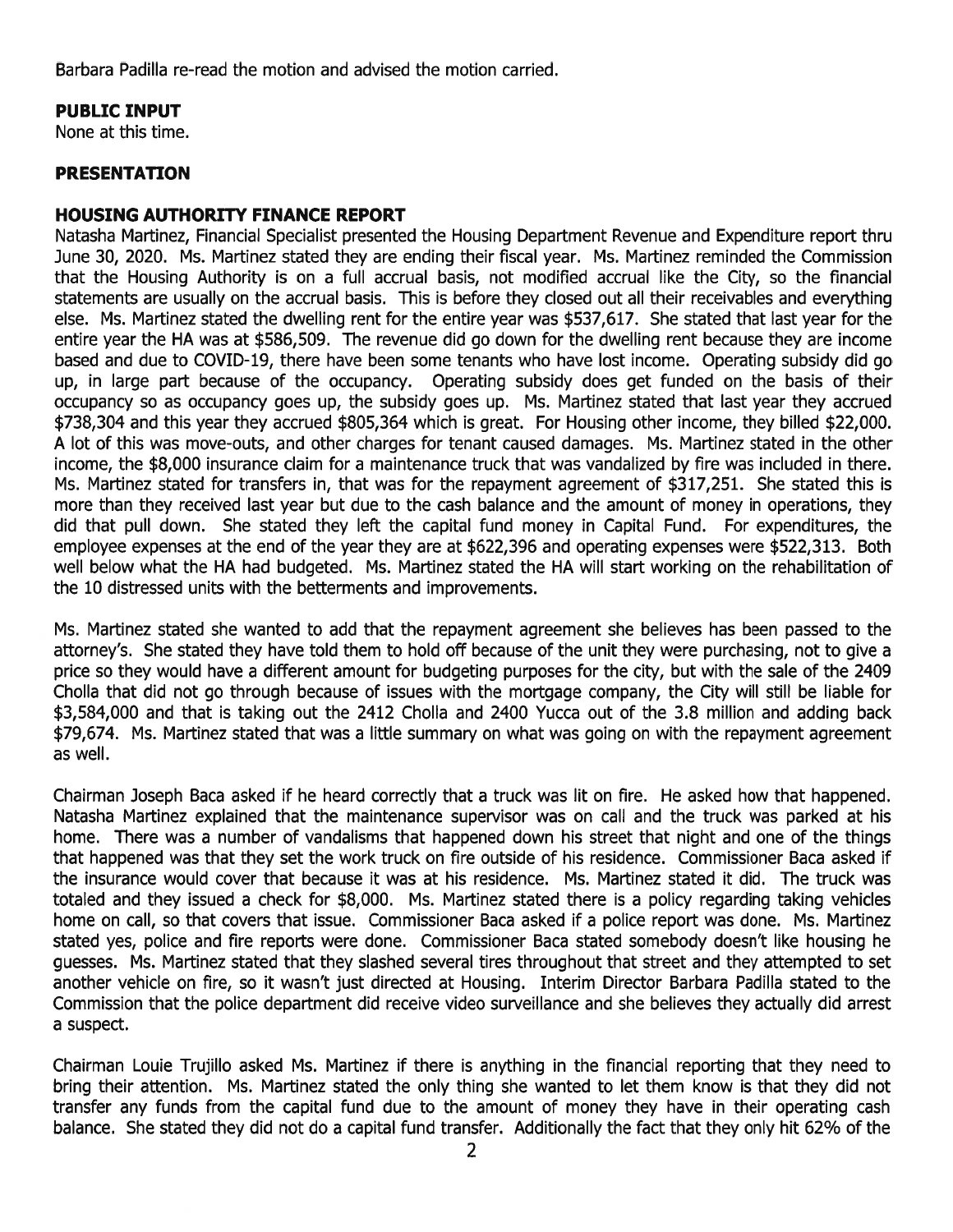operating has to do with the betterments and improvements. She stated again that they would be rehabilitating those 10 units this fiscal year.

#### HOUSING DIRECTORS MONTHLY REPORT

Interim Director Padilla reported to the Commission that Office and Maintenance Staff continue with the day to day operations despite the Housing Authority office lobby still being locked. She assured that services are not being affected. The 5 unit DiMinimus project was completed as well as the fencing project on Sagebrush. She stated as she mentioned to some of the commissioners before the meeting, someone did cut the fence the day after it was installed. She stated they are going to try and ge<sup>t</sup> that repaired as soon as possible. Interim Director Padilla stated she and the entire Housing staff are very proud of the fact that they have successfully housed all 251 houseable units by the deadline of June 30, 2020. Interim Director Padilla stated that the whole staff has been personally commended by the Albuquerque Field Office for the job they have done. She stated it was difficult at times because through the months there were times when they had several vacancies and they filled every houseable unit by that deadline. Chairman Louie Trujillo also commended the Housing Staff for their accomplishments.

Interim Director Padilla stated that the Housing Authority still continues to work closely with the Northern Housing Authority on the transfer of the LVHA to the NRHA.

The Housing Managers are up to date with their annual lease renewals despite not having in person contact with the tenants. Interim Director Padilla stated that the annual inspections are currently on hold due to the safety concerns of the COVID-19. She stated they have received permission from HUD to extend some deadlines.

Interim Director Padilla stated the Housing Authority pu<sup>t</sup> out an add asking for applicants on the City's website and on the City's FaceBook page. She stated there was <sup>a</sup> mishap and they are getting an obscene amount of calls from Las Vegas Nevada. She stated they are trying to find out where this information was pu<sup>t</sup> out so that they can clearly inform everyone it is Las Vegas New Mexico, not Las Vegas Nevada.

Interim Director Padilla stated there are currently 60 applicants on the waiting list. There are 48 applicants on the 0 to 1 bedroom waiting list, <sup>6</sup> on the 2 bedroom waiting list, 3 on the 3 bedroom waiting list, 2 on the 4 bedroom waiting list and only 1 family on the 5 bedroom waiting list. She stated the HA is still accepting applications. If someone wants to pick up an application, they can call the office and an employee will meet them outside to issue one or they can print one off the City's website and return it.

Chairman Louie Trujillo stated congratulations to the Housing Staff. He thinks it is fantastic that they go<sup>t</sup> all those units filled. Interim Director Padilla thanked Chairman Trujillo and said she would pass that along to the rest of the HA staff.

Commissioner Michael Montoya asked what kind of investment dollar wise was the fencing on Sagebrush and where was the funding source from. Natasha Martinez responded that the fencing project was <sup>a</sup> capital fund project that was funded through their capital fund program. It was the 2017 dollars that were used. Ms. Martinez stated for the entire project it was about \$28,000. She stated the damaged caused was roughly about \$175 that needs to ge<sup>t</sup> fixed. She stated it is not much, but it is still disheartening that that they had not even been invoiced for the fence before it was vandalized.

Commissioner Montoya stated the reason he brings this up is because people in this community need to understand that the city is trying to improve our community, our housing units and so forth and for them to spen<sup>d</sup> \$28,000 and then they go and mess it up or cut it up the same day or after, that is kind of ridiculous. Commissioner Montoya stated maybe they need more policing in that area. He stated it is so discouraging sometimes when you try to move forward and you land up being two steps back. Commissioner Montoya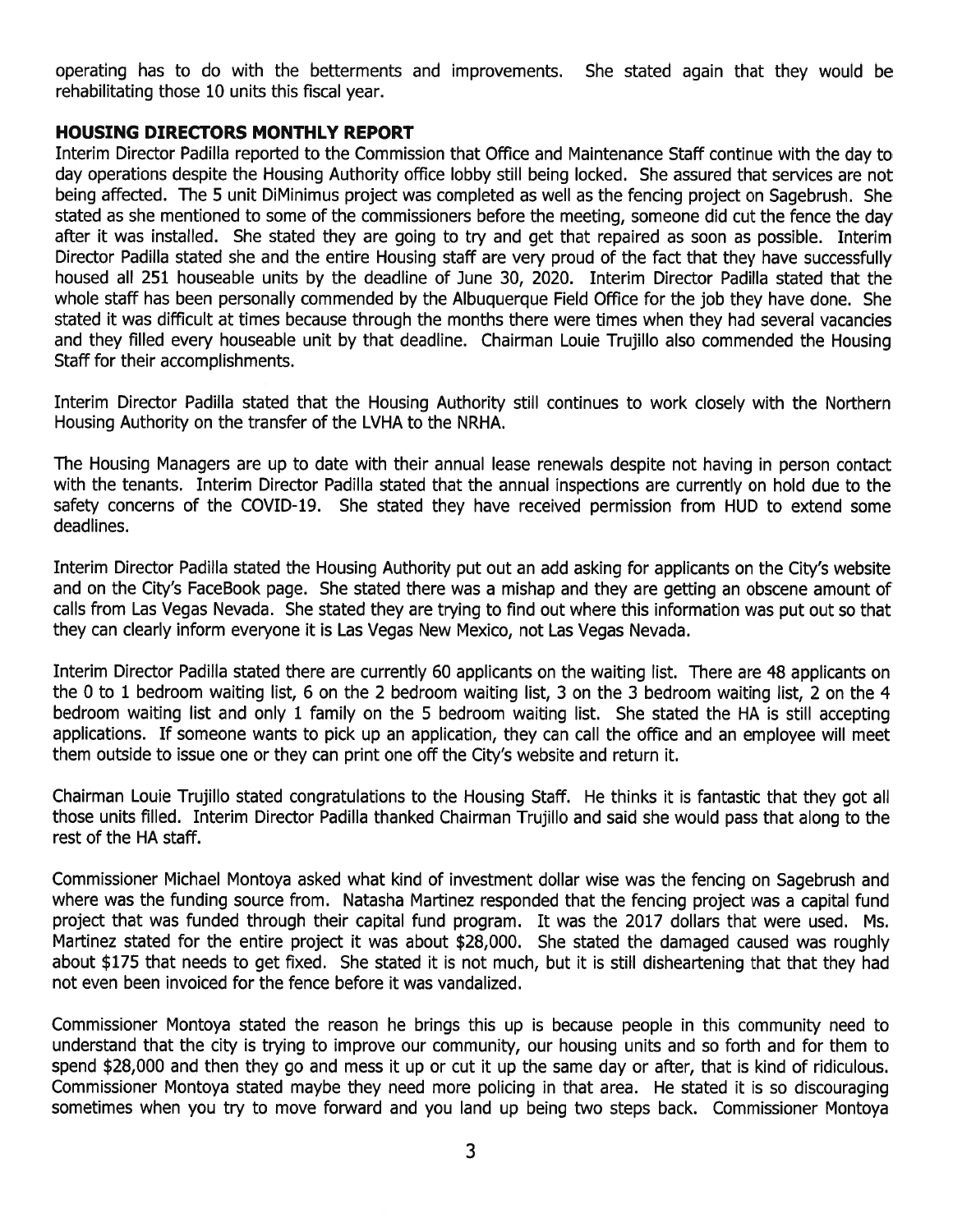thanked the Housing staff for their efforts and for finding the funding and getting the job done. He stated it looks very nice.

Ms. Martinez stated that as far as the PHAS's scores go, they are going to give the HA the same score as last year and they did ge<sup>t</sup> 5 units offline. That will help with the Operating subsidy dollars, but it won't help the score. Ms. Martinez reminded the Commission that the boarded up or distressed units are still being counted against the HA.

Commissioner Montoya asked if they were going to continue the fencing on the Calle Contenta area. Ms. Martinez asked if he was referring to the property by the school. Ms. Martinez stated she does not have scope out for fencing in that area because <sup>a</sup> lot of the fencing currently there belongs to the school so they would essentially be putting <sup>a</sup> fence on top of <sup>a</sup> fence.

#### COMMISSIONERS REPORT

None

#### EXECUTIVE SESSION

No executive session at this time.

#### ADJOURN

Commissioner Michael Montoya made <sup>a</sup> motion to adjourn the meeting. Commissioner David Romero seconded the motion.

Chairman Loule Trujillo asked for <sup>a</sup> roll call. Roll call was taken and reflected the following.

| <b>Commissioner David Romero</b>    | Yes |
|-------------------------------------|-----|
| Commissioner David Ulibarri Jr.     | Yes |
| <b>Commissioner Michael Montoya</b> | Yes |
| Commissioner Joseph Baca            | Yes |

Barbara Padilla re-read the motion and advised the motion carried.

Chairman of the Board of Commissioners

ATTEST

Casandra Fresquez, City Clerk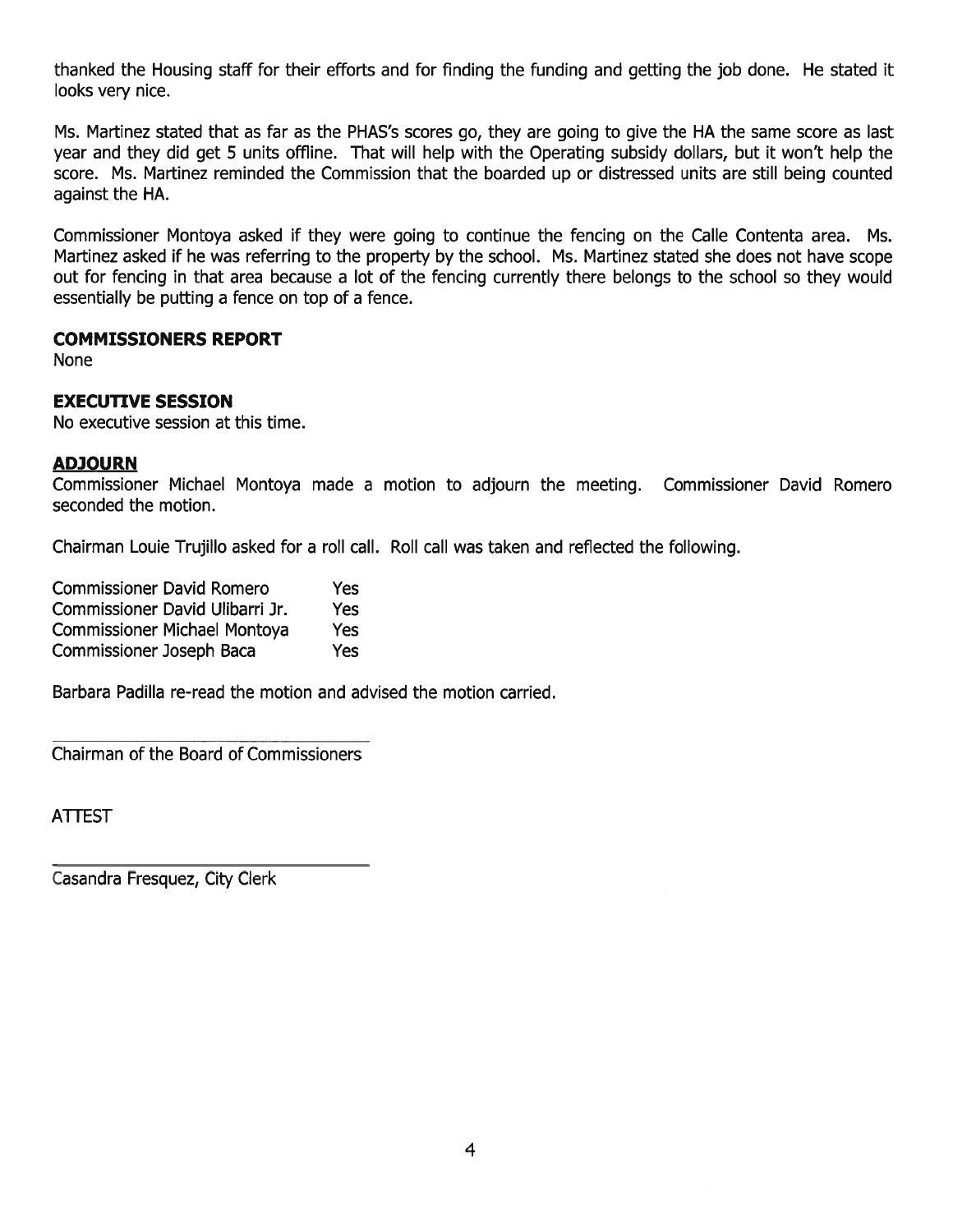#### HOUSING DEPARTMENT-REVENUE COMPARISON THRU July 31, 2020-8% OF YEAR LAPSED (1 of 12 months) FISCAL YEAR 2021

|                                 | А             | в              |                     | D             | ε                   | G<br>(E/B) |
|---------------------------------|---------------|----------------|---------------------|---------------|---------------------|------------|
|                                 | FY 2020       | <b>FY 2021</b> | FY 2021             | FY 2020       | <b>FY 2021</b>      |            |
|                                 | <b>BUDGET</b> | <b>BUDGET</b>  | <b>YTD - BUDGET</b> | <b>ACTUAL</b> | <b>YTD - ACTUAL</b> | % REV      |
| <b>DWELLING RENT</b>            | 560.000       | 560,000        | 46,667              | 537,617       | 43,837              | 8%         |
| <b>OPERATING SUBSIDY</b>        | 660,000       | 725,000        | 60,417              | 805,364       | 58,249              | 8%         |
| <b>HOUSING-OTHER INCOME</b>     | 16,400        | 16,000         | 1,333               | 22,125        | 344                 | 2%         |
| <b>TRANSFERS IN (Repayment)</b> | 124,386       | 366,368        | 30,531              | 317,254       | 30,518              | 8%         |
| <b>TOTAL</b>                    | 1,360,786     | 1,667,368      | 138,947             | 1.682.360     | 132,948             | 8%         |
|                                 |               |                |                     |               |                     |            |

(Other income includes:interest, late fee charges and unit repair materials)

Housing and Finance are currently working on a Budget Resolution and properly recording transfers between General Fund and Housing

#### HOUSING DEPARTMENT- EXPENDITURE COMPARISON THRU July 31, 2020-8% OF YEAR LAPSED (1 of 12 months) FISCAL YEAR 2018

|                       | А             | в              | С                   | D             |                     |                    | н             |
|-----------------------|---------------|----------------|---------------------|---------------|---------------------|--------------------|---------------|
|                       |               |                |                     |               |                     |                    | (E/B)         |
|                       | FY 2020       | <b>FY 2021</b> | FY 2021             | FY 2020       | <b>FY 2021</b>      | <b>FY 2020</b>     | $\frac{1}{2}$ |
|                       | <b>BUDGET</b> | <b>BUDGET</b>  | <b>YTD - BUDGET</b> | <b>ACTUAL</b> | <b>YTD - ACTUAL</b> | <b>AVAIL, BAL.</b> | <b>BDGT</b>   |
| <b>EMPLOYEE EXP.</b>  | 662,577       | 742,159        | 61,847              | 605,556       | 56,048              | 686,111            | 8%            |
| <b>OPERATING EXP.</b> | 838.795       | 710.462        | 59,205              | 511.916       | 896                 | 709,566            | $0\%$         |
| <b>TOTAL</b>          | 1,501,372     | 1,452,621      | 121,052             | 1,117,472     | 56,944              | 1,395,677          | 4%            |
|                       |               |                |                     |               |                     |                    |               |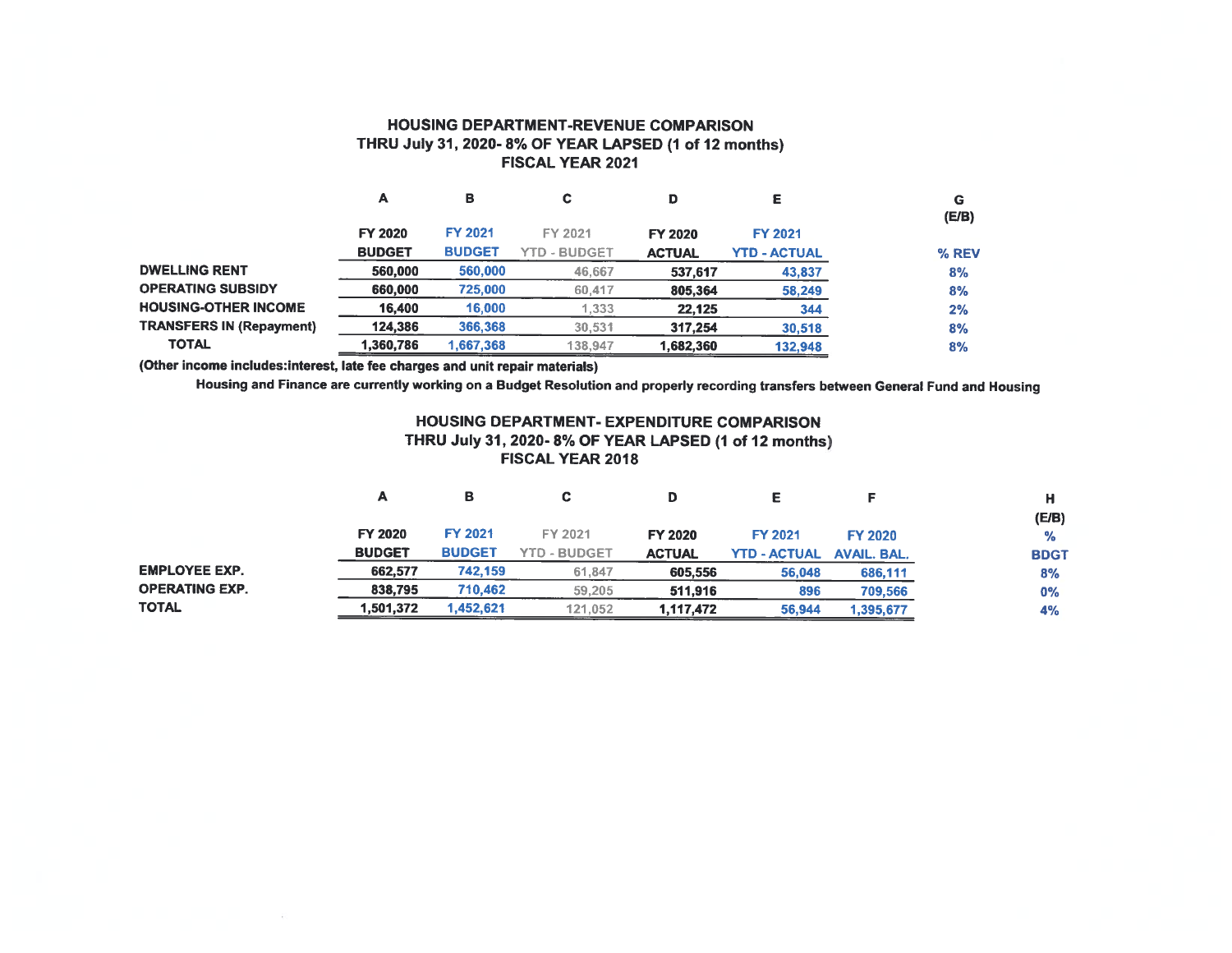# CITY OF LAS VEGAS HOUSING AUTHORITY MONTHLY REPORTING

## JULY 2020

| <b>OCCUPANCY</b>                                 | <b>JULY</b>             | <b>AUG</b> | <b>SEPT</b> | <b>OCT</b> | <b>NOV IDEC</b> | <b>JAN</b> | <b>FEB</b> | <b>MAR</b> | <b>APR</b> | <b>MAY</b> | <b>JUNE</b> |
|--------------------------------------------------|-------------------------|------------|-------------|------------|-----------------|------------|------------|------------|------------|------------|-------------|
| <b>UNITS AVAILABLE TO RENT</b>                   | 251                     |            |             |            |                 |            |            |            |            |            |             |
| <b>UNITS UNDER LEASE</b>                         | 246                     |            |             |            |                 |            |            |            |            |            |             |
| TOTAL UNITS VACANT FOR MONTH                     | 5                       |            |             |            |                 |            |            |            |            |            |             |
| <b>IMOVE-INS THIS MONTH</b>                      | 5                       |            |             |            |                 |            |            |            |            |            |             |
|                                                  |                         |            |             |            |                 |            |            |            |            |            |             |
| <b>APPLICATIONS</b>                              |                         |            |             |            |                 |            |            |            |            |            |             |
| <b>IAPPLICATIONS ON FILE</b>                     | 50                      |            |             |            |                 |            |            |            |            |            |             |
| <b>APPLICATIONS TAKEN THIS MONTH</b>             | $\overline{7}$          |            |             |            |                 |            |            |            |            |            |             |
| <b>APPLICATIONS IN PROCESS</b>                   | 5                       |            |             |            |                 |            |            |            |            |            |             |
| <b>APPLICANTS REQUIRING 504 ADA</b>              | $\mathbf 0$             |            |             |            |                 |            |            |            |            |            |             |
| <b>APPLICANTS DENIED IN GENERAL</b>              |                         |            |             |            |                 |            |            |            |            |            |             |
| <b>APPLICANTS DENIED FOR DRUG/CRIME RELATED</b>  | $\overline{2}$          |            |             |            |                 |            |            |            |            |            |             |
| <b>TOTAL # OF DAYS FOR LEASE-UP TIME</b>         | $\overline{\mathbf{3}}$ |            |             |            |                 |            |            |            |            |            |             |
|                                                  |                         |            |             |            |                 |            |            |            |            |            |             |
| <b>HOUSING MANAGEMENT</b>                        |                         |            |             |            |                 |            |            |            |            |            |             |
|                                                  | COVID-19                |            |             |            |                 |            |            |            |            |            |             |
| <b>FAMILIES THAT DID NOT PAY RENT ON TIME</b>    | <b>N/A</b>              |            |             |            |                 |            |            |            |            |            |             |
| <b>FAMILIES NOT PAID BY CUT-OFF</b>              | <b>N/A</b>              |            |             |            |                 |            |            |            |            |            |             |
| <b>FAMILIES THAT PAID BY CUT-OFF</b>             | <b>N/A</b>              |            |             |            |                 |            |            |            |            |            |             |
| <b>FAMILIES THAT ENTERED REPAYMENT AGREEMENT</b> | <b>N/A</b>              |            |             |            |                 |            |            |            |            |            |             |
|                                                  |                         |            |             |            |                 |            |            |            |            |            |             |
| NOTICES ISSUED TO VACATE FOR NON-PAYMENT         | <b>N/A</b>              |            |             |            |                 |            |            |            |            |            |             |
| <b>CONFERENCES HELD FOR LEASE VIOLATIONS</b>     | 4                       |            |             |            |                 |            |            |            |            |            |             |
| <b>INOTICES TO VACATE FOR LEASE VIOLATIONS</b>   | 0                       |            |             |            |                 |            |            |            |            |            |             |
| NOTICES TO VACATE FOR DRUG/CRIME RELATED         | $\mathbf 0$             |            |             |            |                 |            |            |            |            |            |             |
| <b>TOTAL # OF DOWN-TIME DAYS THIS MONTH</b>      | $\mathbf 0$             |            |             |            |                 |            |            |            |            |            |             |
|                                                  |                         |            |             |            |                 |            |            |            |            |            |             |